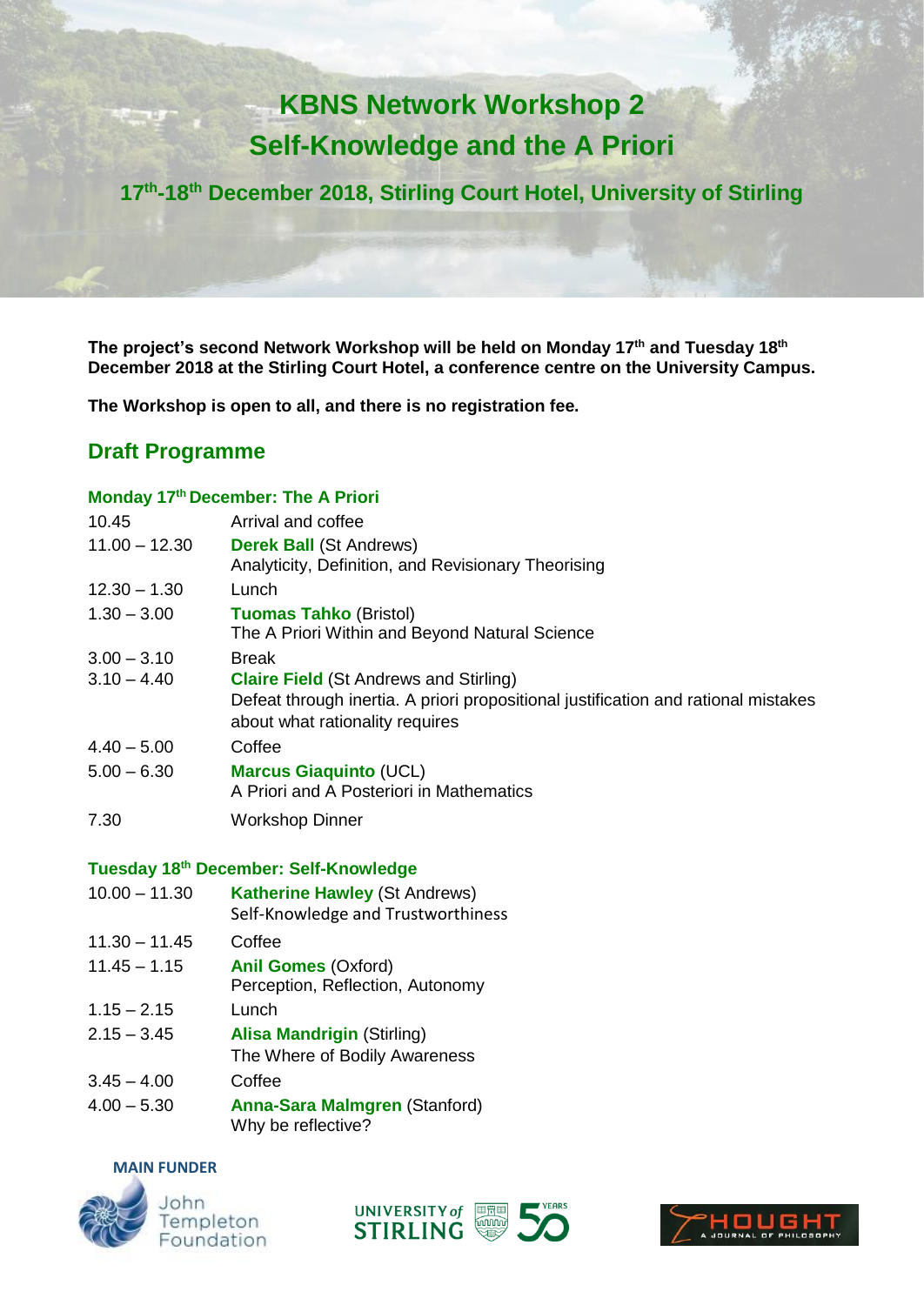## **ABSTRACTS DAY 1 (continues)**

#### **Derek Ball** (St Andrews), "Analyticity, Definition, and Revisionary Theorising"

Many interesting philosophical theories are revisionary, in the sense that accepting them requires rejecting some aspect of ordinary or expert belief or linguistic usage — in many cases, aspects of belief or usage that are so central to our thinking that one might naturally have regarded them as analytic truths or matters of definition. (Consider, for example, the claim that the contents of my iPhone should be counted among my beliefs, the idea that one can have free will even if one's actions are determined by events in the distant past and the laws of nature, or social constructionist views of gender according to which to be a woman is by definition to be socially subordinated.) I aim to defend a notion of analyticity — metasemantic analyticity — and related notions of definition that vindicate the possibility of such revisionary theorising, and in particular vindicate the idea that such theorising is possible without change of topic or change of meaning.

## **Tuomas Tahko** (Bristol), "The A Priori Within and Beyond Natural Science**"**

One reason to be interested in the a priori-a posteriori distinction is the desire to strive for the most naturalistic and scientifically respectable epistemology as possible. This issue is especially pressing for the epistemology of metaphysics, where a priori inquiry runs rampant. Assuming that the a priori-a posteriori distinction can be made in the first place, one might think that it provides us with at least a rough tool to distinguish between naturalistic and non-naturalistic approaches to the epistemology of metaphysics. Unfortunately, this is a naïve attitude. Not only is the distinction itself unlikely to be sharp enough to provide any useful input on this question, but a closer look quickly reveals that even the most "naturalistic" area of science will need input from methods of inquiry that can be reasonably classified as a priori.

In this paper, I will discuss the prospects of a naturalised epistemology of metaphysics, arguing that the distinction between non-naturalistic and naturalistic metaphysics cannot be simply made on the basis of the a priori-a posteriori distinction. Instead, we will see that a priori methods pervade both metaphysics and science. The upshot is that there may be no area of human inquiry whatsoever which would not take advantage of both a priori and a posteriori resources.

**Claire Field** (St Andrews and Stirling), "Defeat through inertia. A priori propositional justification and rational mistakes about what rationality requires"

Given a standard set of epistemic commitments, it seems possible for agents to sometimes be rational in contravening the requirements of rationality, because they have misleading evidence about what rationality requires. A simple explanation of this, and one that I defend here, is that agents who have misleading evidence about what rationality requires are justified in believing falsely about what rationality requires. However, this simple explanation causes downstream problems for our theories of epistemic rationality. To prevent these downstream problems, some have argued that rational mistakes about what rationality requires are impossible, and that this follows from the nature of our a priori justificatory assets for the truth about what rationality requires. Defending this claim requires providing an alternative explanation of apparent cases of rational mistakes about what rationality requires. I argue that the alternative explanations available to views that postulate such a priori justificatory assets fail because the relevant justificatory assets are epistemically inert. I suggest that this is some reason to prefer the simple explanation of cases of misleading evidence about what rationality requires.





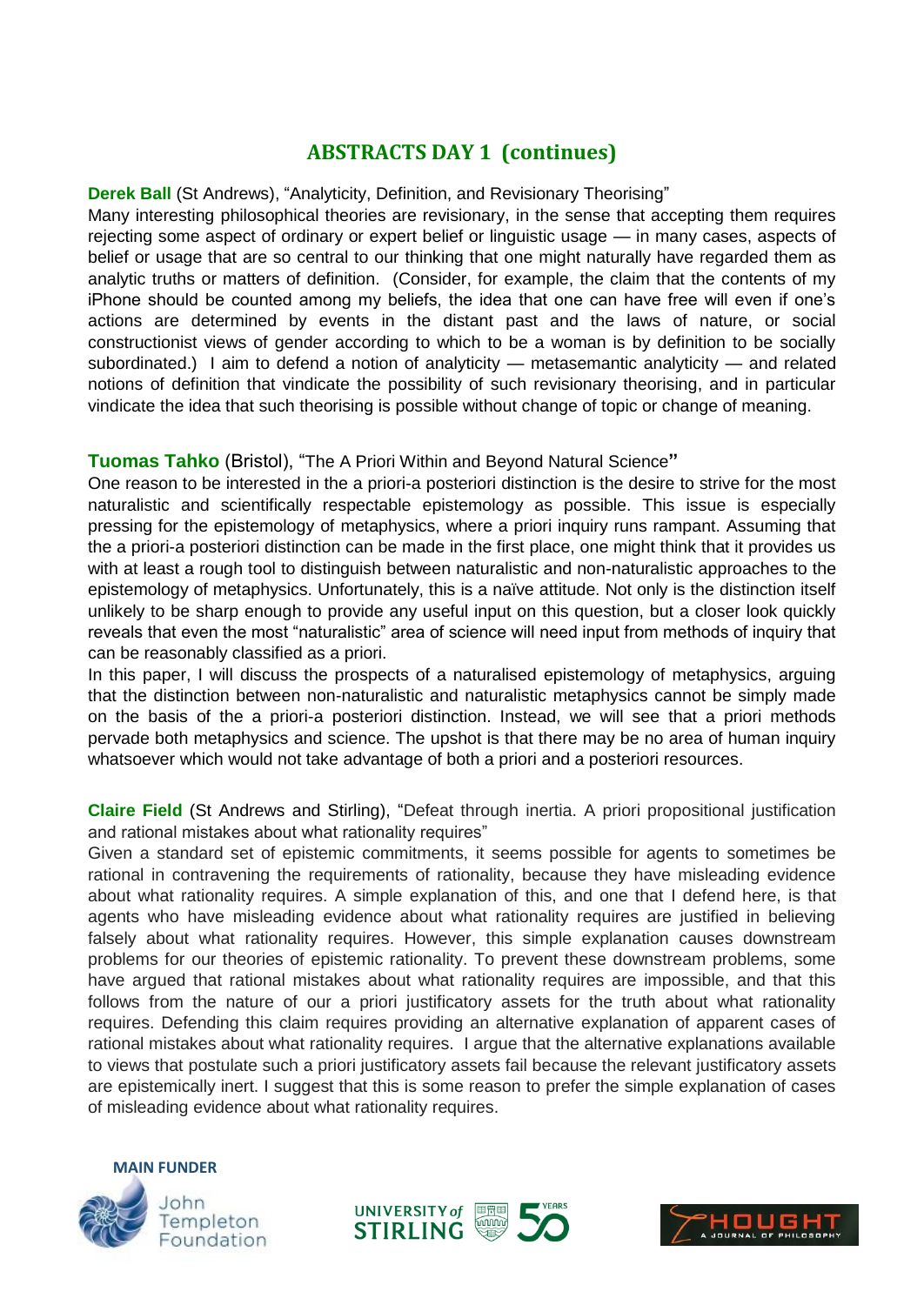# **ABSTRACTS DAY 1 (continued)**

### **Marcus Giaquinto** (UCL), "A Priori and A Posteriori in Mathematics"

Here is what I think is a quite common epistemic picture of mathematics:

"Mathematics is an *a priori* science, in which proofs play a central role. This is largely because thinking through an argument warrants high confidence in its conclusion only if the argument is a proof. If, in thinking through an argument, visual experience helps us not merely to grasp the argument, but also to accept it, the argument is not purely *a priori* but contains an *a posteriori* element, and for that reason is not a proof."

I will cast doubt on all of this, apart from the claim that proofs play a central role, in order to make way for a more nuanced (and more interesting) epistemology of mathematics in practice.





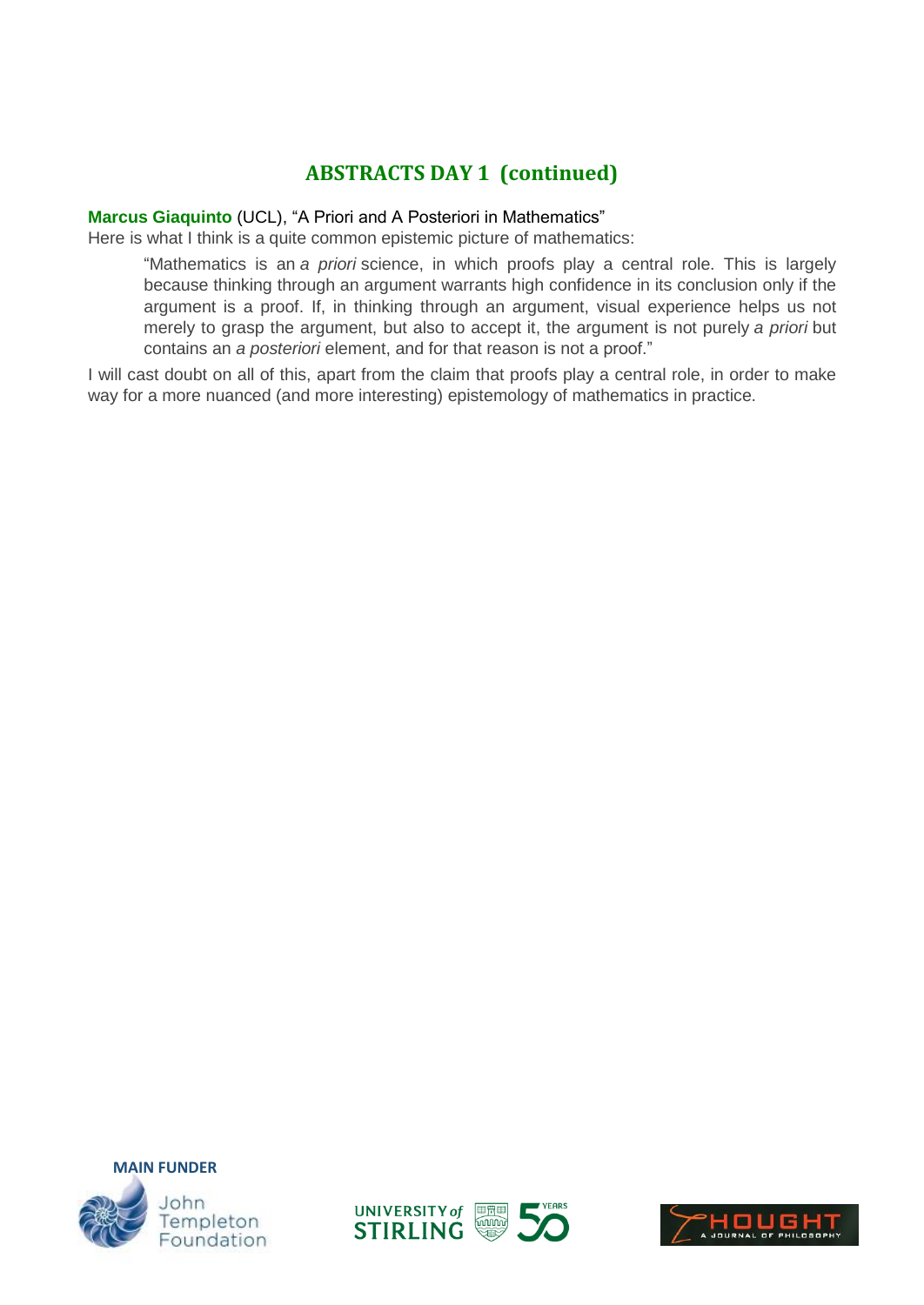# **ABSTRACTS DAY 2 (continues)**

## **Katherine Hawley** (St Andrews), "Self-Knowledge and Trustworthiness"

If we aim to be trustworthy, then we need to exercise control over our commitments. Otherwise, we will bite off more than we can chew, write cheques we can't cash, make promises we can't keep, and end up letting other people down. If we don't know our own strengths and weaknesses we therefore face an uncomfortable choice: either risk untrustworthiness or else avoid potentially valuable new commitments. I will explore this dilemma, paying attention to the ways in which our social and material circumstances can make it more difficult for us to attain the right kind of selfknowledge.

### **Anil Gomes** (Oxford), "Perception, Reflection, Autonomy"

One aspect of the *Knowledge Beyond Natural Science* project concerns the way in which selfknowledge might resist assimilation to naturalistic accounts of scientific knowledge. The topic for my talk is another type of knowledge – knowledge of the nature of the mind – and the way in which it might resist assimilation to naturalistic accounts of scientific knowledge. I'll focus on the nature of perception, and explore questions about how we should go about investigating the nature of perception, and the role that philosophy might play in any such investigation. The aim will be to try and identify some of the commitments involved in taking the philosophy of perception to be independent of the science of perception. In particular, given the focus of the project, I'll try to raise some questions about whether the knowledge we have or seek about the nature of mind should be thought of as independent of the kind of self-knowledge which the *Knowledge Beyond Natural Science* project is interested in.

## **Alisa Mandrigin** (Stirling), "The Where of Bodily Awareness"

In bodily awareness tactile and bodily sensations are felt to be located in parts of the body. It seems plausible that to experience the felt location of a sensation is to be primed to act on the part of the body in which the sensation is felt to be located. That is, the spatial content of bodily awareness depends constitutively on the perceiver's bodily action. However this approach to the spatial content of bodily awareness has been challenged by apparent evidence of dissociations, in both neurological patients and healthy subjects, between experience and action (de Vignemont 2009, 2011, 2018).

In this paper I first examine what the plausible claim amounts to, and then assess the case against it. My aim is to resist the empirical counterargument by offering an alternative interpretation of the empirical results.





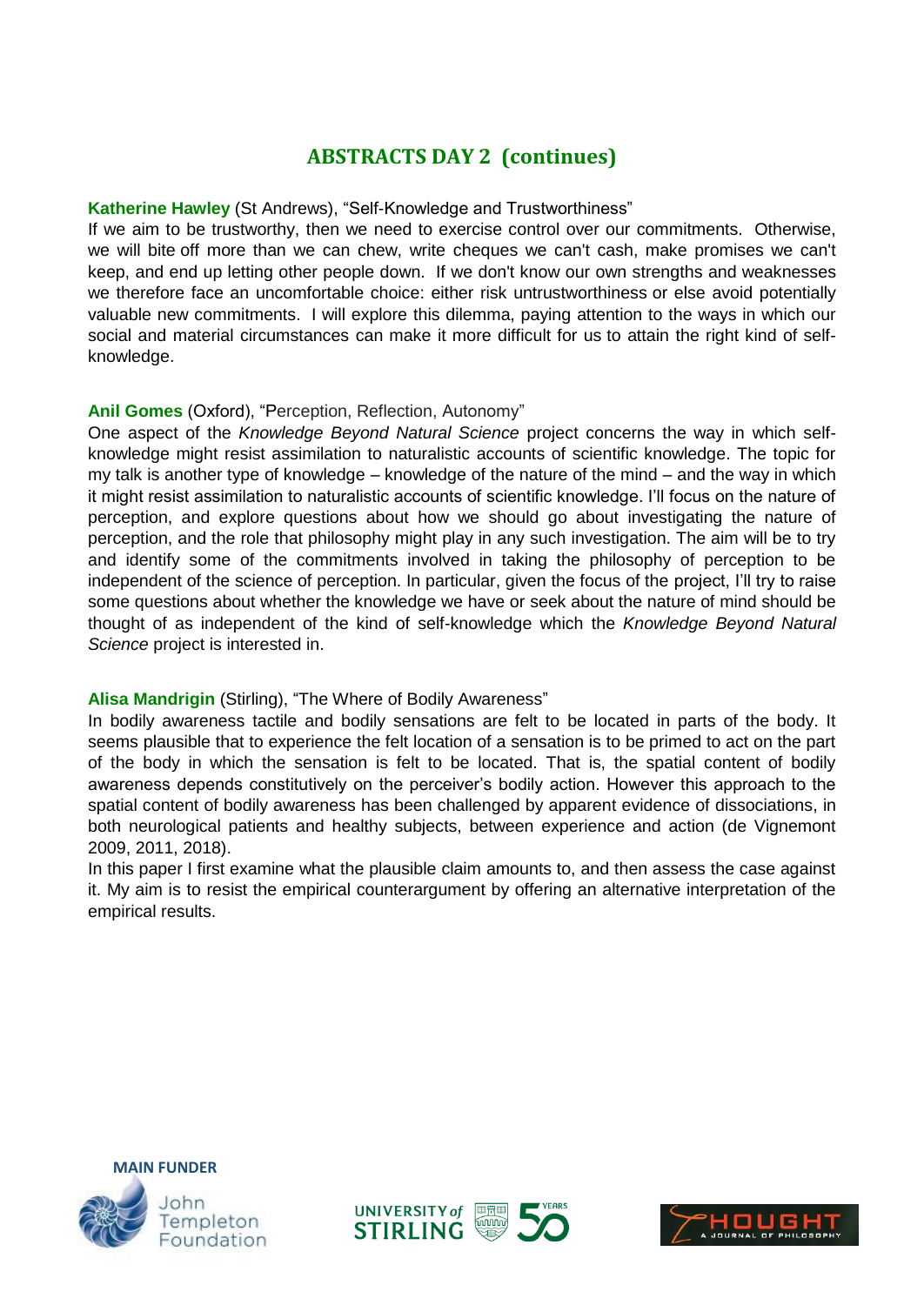## **ABSTRACTS DAY 2 (continues)**

#### **Anna-Sara Malmgren** (Stanford), "Why be reflective?"

Some mental states—paradigmatically, beliefs and intentions—are rationally evaluable: they can be rational or irrational, justified or unjustified. Others—e.g. sensations and gastrointestinal states—are not. On a familiar but hard-to-make-precise line of thought, this is because we are somehow *responsible* for (having/being in) states of the former sort, in a way we are not for the others. But the responsibility we have for those states—'fundamental' responsibility—cannot be modeled on the responsibility we have for our (free, intentional) actions. So how should it be understood? The overall structure of my answer to this question is in line with tradition: I take fundamental responsibility to be grounded in a combination of a capacity for *control*, of an elusive kind, and a capacity for *reflection*. But the challenge is to get the details right: to describe these capacities correctly, and to articulate the connection to fundamental responsibility.

I argue that we are fundamentally responsible for all and only those *reflectively accessible* states that we have *direct deliberative leverage* over—where reflective accessibility is understood as accessibility to introspection and self-reflection, modestly conceived in turn. What it is for a state to be under our direct (deliberative) leverage is for it to be a potential unmediated outcome of deliberation—specifically: an outcome that is unmediated by further actions or propositional attitudes—and to have that potential in virtue of the functional role that is characteristic of the type of mental state it is. Direct leverage is meant to capture the sense in which our beliefs and intentions (and other rationally evaluable states) are 'up to us', or within our control. But it does not suffice for fundamental responsibility. What such responsibility in addition requires is the absence of *systematic non-culpable ignorance of relevant facts*. In the domain of interest, those facts crucially include what mental states one has, and why. This where reflection comes in: our introspective and self-reflective capacities ensure that we are not thus systematically ignorant with respect to our beliefs, intentions and other rationally evaluable mental states.





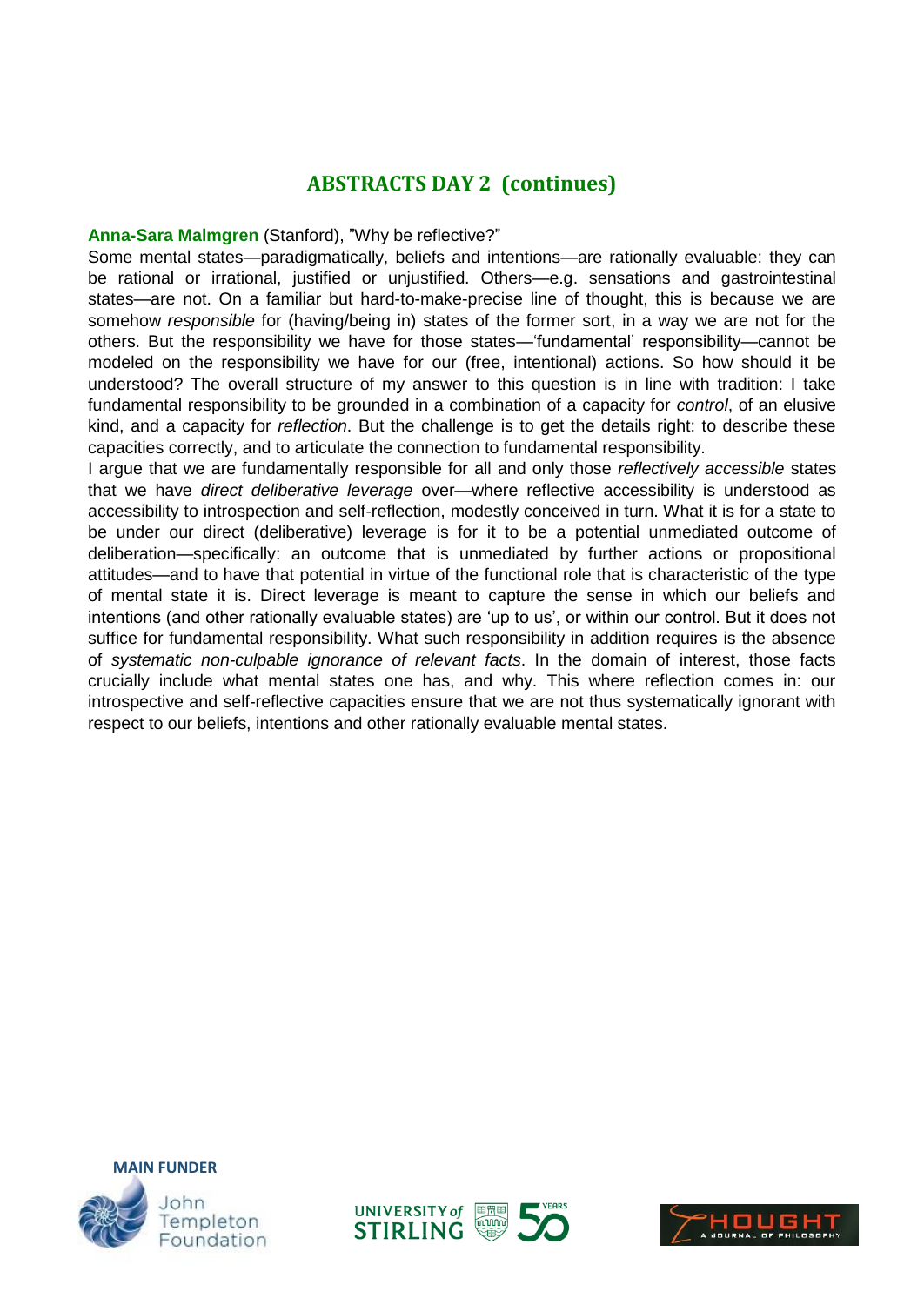# **KBNS Network Workshop 2 Self-Knowledge and the A Priori**

# **17th -18th December 2018, Stirling Court Hotel, University of Stirling**

# **PRACTICAL INFORMATION**

#### **BOOKING**

#### **Invited Speakers and Network Members:**

You will have been contacted individually. Accommodation and meals during the Workshop are prebooked, and you need only contact us if there are any changes to the standard arrangements described below.

#### **Other delegates:**

Please let us know by email if you are planning to attend (to: [sonia.rocaroyes@stir.ac.uk](mailto:sonia.rocaroyes@stir.ac.uk)). There is no registration fee, and teas/coffees during the Workshop are provided. You are welcome to join us for meals during the Workshop – lunches, and the Workshop Dinner on Monday  $17<sup>th</sup>$  – but these have to be booked in advance: details and costs are given below. (Email to: [sonia.rocaroyes@stir.ac.uk](mailto:sonia.rocaroyes@stir.ac.uk))

#### **TRAVEL TO STIRLING**

Both Edinburgh and Glasgow airports are well connected with Stirling by public transport (unless at night times; please let us know if you're arriving after 9pm and before 7am).

#### *From Edinburgh airport:*

There's a shuttle bus (**Airlink, Service 100**) from just outside the airport terminal. This service will bring you to either of *Haymarket* and *Waverley* train stations. From either of those you can get a train to Stirling (if you leave the shuttle at Haymarket you'll save some minutes). You don't need to get the train tickets in advance and can do so via machines or at a desk with a human being. Alternatively, you can take th[e Tram](https://edinburghtrams.com/) from the airport to *Edinburgh Park Station* and get onto a train for Stirling there; again, no need for advance booking.

#### *From Glasgow airport:*

There's a shuttle bus (*First Group, Service 500 or 77*) from outside the airport terminal. You want to get off the bus at *Glasgow Queen Street train station*. (N.B.: The bus also calls at *Glasgow Central*—a different train station and not the one you want.) From *Glasgow Queen Street* you can get a train to Stirling. You don't need to get the train tickets in advance and can do so via machines or at a desk with a human being. [\(https://www.firstgroup.com/greater-glasgow/routes-and-maps/glasgow-airport](https://www.firstgroup.com/greater-glasgow/routes-and-maps/glasgow-airport-express)[express\)](https://www.firstgroup.com/greater-glasgow/routes-and-maps/glasgow-airport-express)

#### *Journey planner:*

If you want to check times, alternative routes, etc., play a little bit with this (reliable) journey planner: <https://www.travelinescotland.com/>





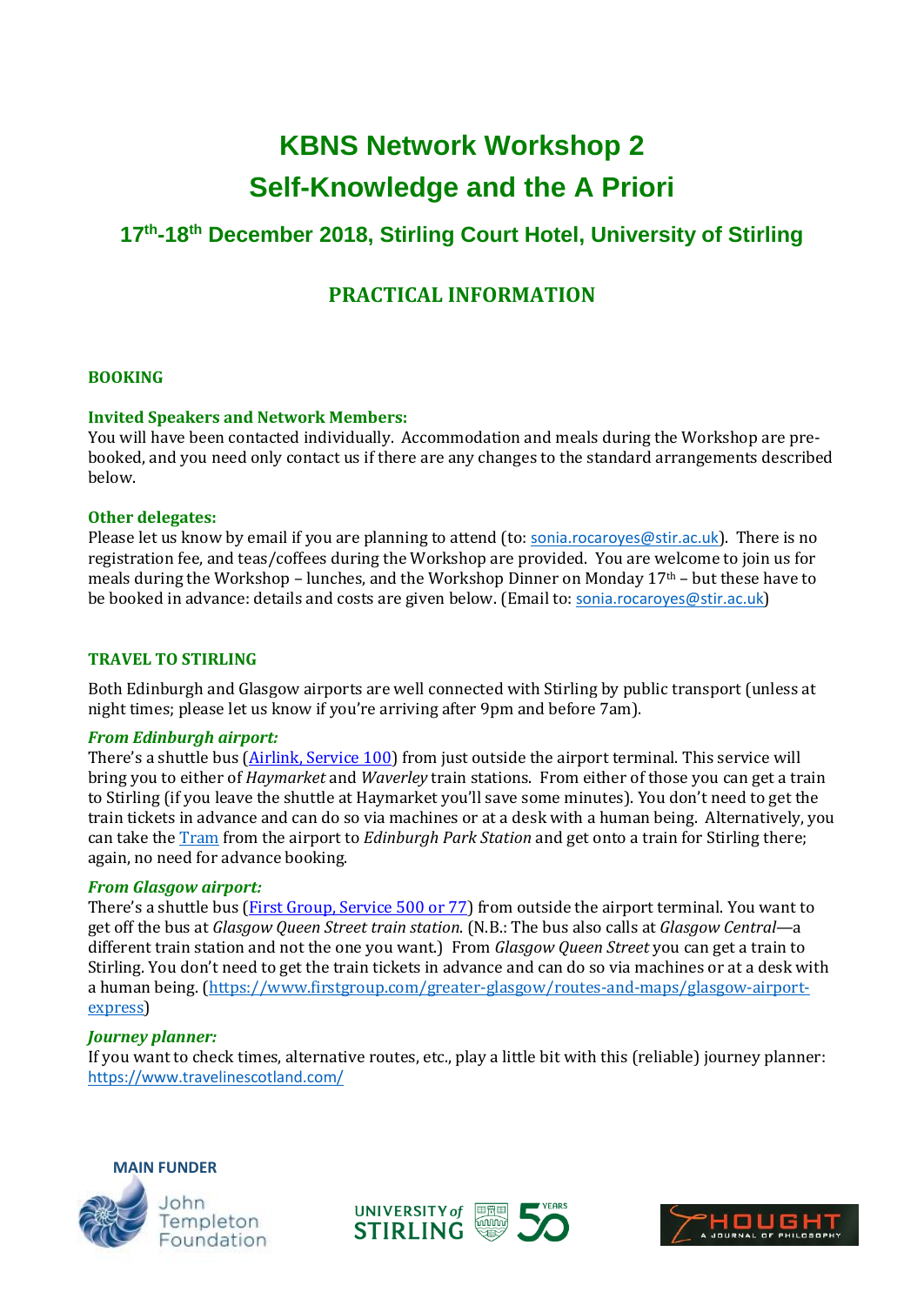#### **AROUND STIRLING**

#### **Accommodation:**

Accommodation for Invited Speakers and Network Members is pre-booked at the Stirling Court Hotel (on campus), which is also the venue of the workshop.<http://www.stirlingcourthotel.co.uk/> For Speakers and Network Members not based in Stirling, the default booking is 3 nights, arriving on Sunday 16th and departing on Wednesday 19th.

**Please let us know as soon as possible of any amendment needed to this default booking**. (Email to: [sonia.rocaroyes@stir.ac.uk](mailto:sonia.rocaroyes@stir.ac.uk)) Thanks!

#### **Shops on Campus:**

They can be checked here[: https://www.stir.ac.uk/campus-life/campus-facilities/](https://www.stir.ac.uk/campus-life/campus-facilities/) They are all in "The Atrium" (a 5-minute walk from the workshop venue).

#### **Campus Maps:**

Several maps of the campus can be found here[: https://www.stir.ac.uk/media/stirling/student](https://www.stir.ac.uk/media/stirling/student-life/welcome/documents/campus-map.pdf)[life/welcome/documents/campus-map.pdf](https://www.stir.ac.uk/media/stirling/student-life/welcome/documents/campus-map.pdf)

#### **Internet access while on campus:**

The campus is covered with Eduroam signal, so you should be able to access it with your existing accounts. (If you're not an Eduroam user but would like internet access while on campus, please let me know and we'll take it from there.)

#### **CATERING**

#### **Lunches, Monday 17th and Tuesday 18th:**

There will be a catered two-course lunch on each day of the workshop. Vegetarian options are standard. If you have any further requirement or allergy, please do let us know.

Costs for Speakers and Network members will be met and will be provided by default (i.e. you need only inform us if you *don't* want lunches).

For others the cost of lunches will be £13.50: please email ([sonia.rocaroyes@stir.ac.uk](mailto:sonia.rocaroyes@stir.ac.uk)) if you want to have lunches at the workshop.

#### **Dinner on Monday 17th:**

This will be the official Workshop Dinner.

Costs for Speakers and Network members will be met and will be provided by default (i.e. you need only inform us if you *don't* want to attend the dinner).

For others the cost of dinner will be £25.00: please email ([sonia.rocaroyes@stir.ac.uk](mailto:sonia.rocaroyes@stir.ac.uk)) if you want to attend the dinner.

#### **Dinner on Tuesday 18th:**

An informal dinner will be arranged for those staying on after the end of the Workshop: by default invited speakers staying over on Tuesday 18<sup>th</sup> will be included. For anyone else who wants to attend, please let us know by email ([sonia.rocaroyes@stir.ac.uk](mailto:sonia.rocaroyes@stir.ac.uk)).

#### **Self-catering:**

The campus has several "eating and drinks" facilities which you can check here: <https://www.stir.ac.uk/student-life/campus-facilities/eating-drinking/> If arriving late: the latest food options would be as follows:

- Stirling Court Hotel Restaurant: Last orders 8:45pm
- Stirling Court Hotel Bar: Last meal orders 9:45pm

#### **MAIN FUNDER**